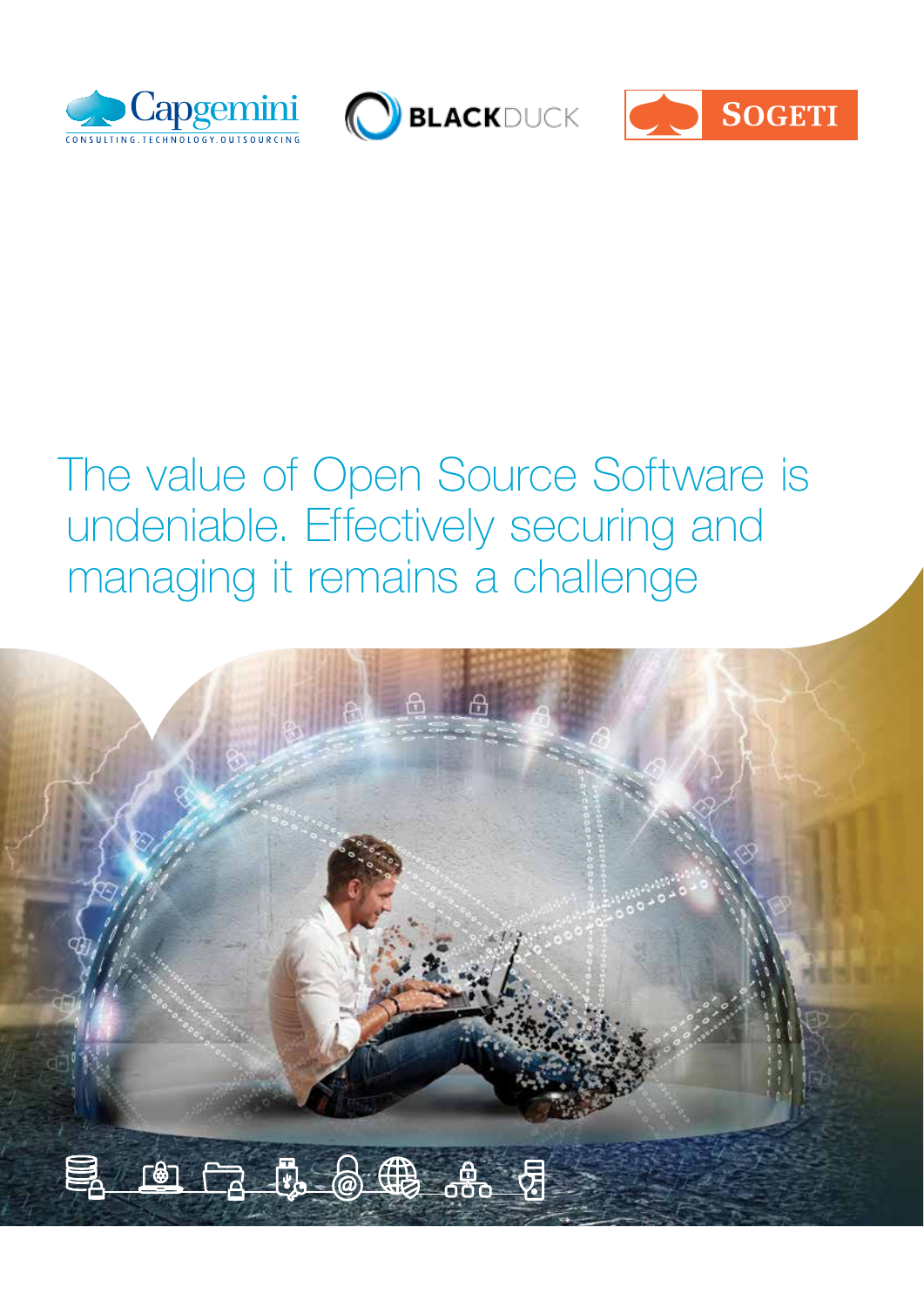Open Source Software (OSS) is an essential element in today's application development environment because it lowers costs, frees internal developers to work on higher-level tasks, and accelerates time to market. Open Source use is ubiquitous worldwide and leading organizations are stepping up efforts to meet the security and management challenges that open source use presents.

The overriding open source management challenge is gaining good visibility into where it's used. Without that visibility, effectively managing and securing open source is impossible, exposing organizations to significant security vulnerability and license risk. Organizations cannot control what they can't see.

A recent report detailing the results of 200 Open Source Security Audits<sup>1</sup> in Q4 2015 and Q1 2016 underscores the need for better visibility and the consequences of not having it.

The audits found:

- On average organizations were aware of less than half the open source components in use
- 67% of the applications contained open source security vulnerabilities
- 39.5% of open source vulnerabilities in each application were "severe"
- On average there were 22.5 vulnerabilities in each application
- The average "age" of open source vulnerabilities at scan time was 1,894 Days

Companies are under pressure to develop new applications rapidly and open source helps them do that. Without an automated process for cataloguing Open Source usage, organizations often rely on manual tracking, which is error prone and difficult to scale. As the audits show, they quickly lose visibility and control of their open source and the capability to effectively manage it during the software development cycle.

There are three types of risk: security risks, when the OSS component contains a known vulnerability, opening doors for large-scale breaches; legal risks, when the OSS license

obligations are not met; and operational risks, when the OSS community is not actively managing and improving the component.

### Open Source Software Analysis – identify and fix vulnerabilities

Simply reacting to risks as they materialize is not the answer. Companies need to take proactive measures to protect their applications from security breaches, legal noncompliance, and operational uncertainties. To address this need, Capgemini, Sogeti and Black Duck® Software have come together to provide their customers with the visibility and control needed to find and remediate open source vulnerabilities and risks. Our comprehensive Open Source Software Analysis service is the solution to the growing challenge of effective OSS management and risk mitigation.

### How does it work?

It is a simple 3-step process. The code is scanned to identify and inventory the open source; the inventory is compared against Black Duck's KnowledgeBase; the platform assigns a risk score – security, license, operational - and provides remediation-tracking capabilities. It also monitors the code and issues alerts if any new vulnerabilities are discovered.

### Benefits of Open Source Software Analysis

The Capgemini and Sogeti Open Source Software Analysis powered by Black Duck equips you to automate the processes of identifying and inventorying open source components, to find open source software risks to your organization, including known open source vulnerabilities, and to fix them.

#### Managed service

It is quick and easy to start an OSS analysis program, requiring minimal upfront investment and offering the flexibility to scale with changing business needs.



1 Code audits conducted by Black Duck Software during merger and acquisition situations.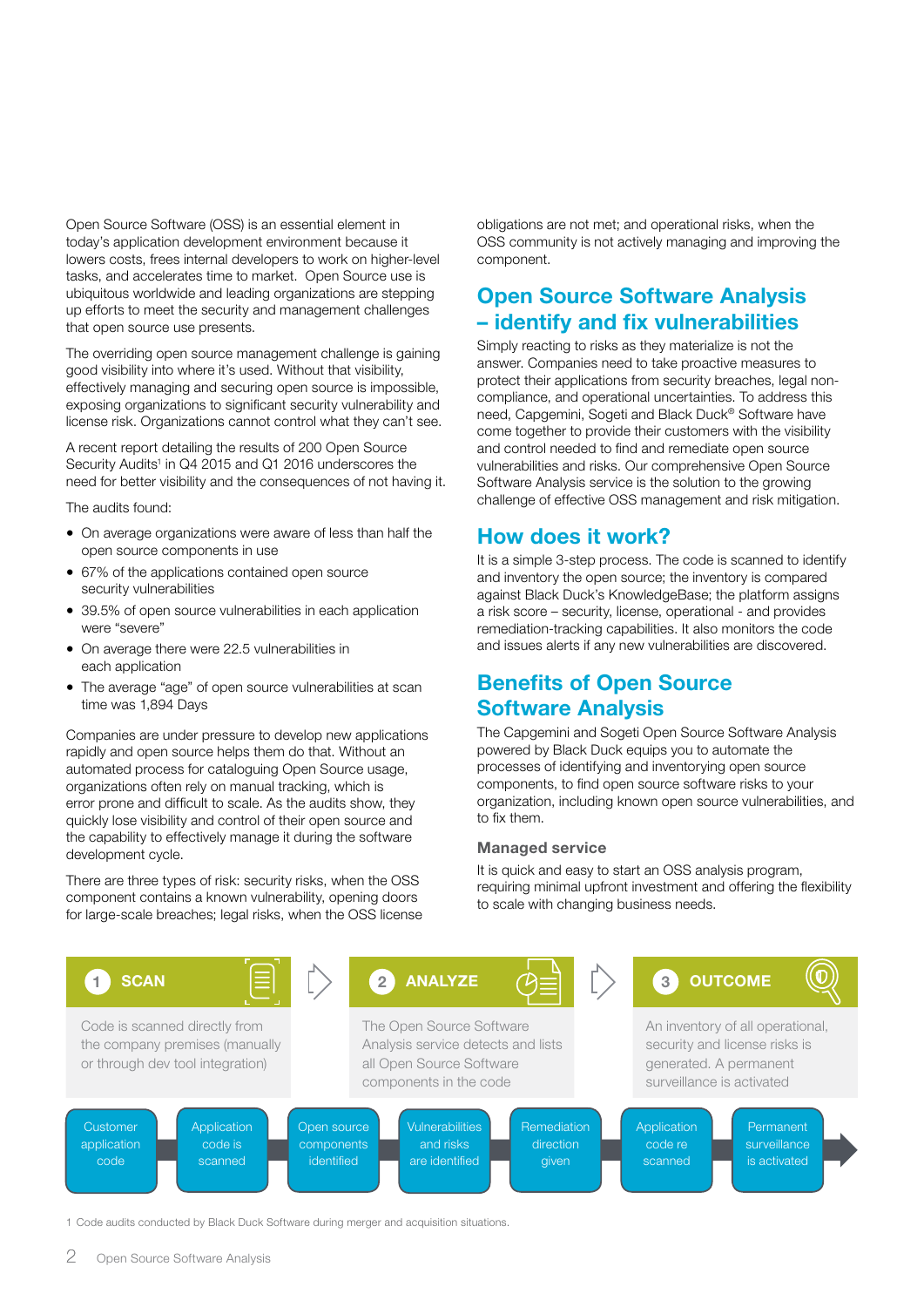#### Fast results

Your Open Source Software Analysis delivers automated, accurate and detailed results as soon as you scan the application code.

#### Centralized portal

User-friendly dashboards and reporting enable you to manage your application portfolio and collaborate across distributed teams. The dashboard details security risks, license risks and operational risks, enabling remediation according to the type of risk.

#### OSS research

This invaluable service for the digital enterprise draws on Black Duck's expertise in finding and analyzing vulnerabilities in Open Source Software, along with the company's comprehensive abilities in managing open source components.

#### Personalized support

A technical account manager (usually your local Capgemini or Sogeti consultant) ensures overall customer satisfaction, drives adoption of the service, addresses issues, connects to experts, and provides you with best practice guidance.

#### Integration with third-party software

Open Source Software Analysis integrates with Continuous Integration (CI) tools such as Jenkins. It also provides APIs that enable development teams to easily integrate scanning and alerts with other development tools, including additional CI solutions, source and binary repositories and project management and tracking software. This provides visibility in a continuous build environment.

#### Reduced risk

By scanning and analyzing OSS components, you get much needed insight into the risks you face in terms of number and severity, and are able to greatly reduce the exposure to a damaging security breach and to legal license risks.

#### Reduced CAPEX

Instead of investing in costly and hard-to-maintain tools, which require special resources to operate, you can buy on-demand analysis services as needed.

#### Flexible model based on OSS Units

Our Open Source Software Analysis services are available as OSS Units. These are pre-paid credits that are redeemed for each new application being analyzed, offering flexibility to allocate your investment throughout the year. One OSS Unit is required for an analysis with surveillance covering 30 days; three OSS Units give you unlimited analysis with year-long (365 days) surveillance.

### Getting started

The Capgemini and Sogeti Open Source Software Analysis service powered by Black Duck is simple and fast to initiate. You quickly put in place fundamental security controls, with minimal upfront investment, whether you have just a few applications or are looking to launch a comprehensive security/OSS program across your organization.

You simply buy the number of OSS Units you need, then we install your customer portal within days and you're ready to start. You can begin with a small number and buy additional OSS Units when the service has proved efficient in your organization and needs to be extended. Or you can buy a large number at the outset to reduce costs.

### Why Capgemini, Sogeti and Black Duck?

Capgemini and Sogeti are part of the Capgemini Group, recognized in 2014 by Gartner as a leader in Application Testing<sup>2</sup>. The Group was also positioned as a leader by NelsonHall for Transformation-Focused Testing Services, and for Outsourced Testing Services<sup>3</sup> by Ovum in 2014-15<sup>4</sup>.

With a strong 20-year heritage in testing and assurance heritage, coupled with unparalleled knowledge and experience, the Capgemini Group is trusted to deliver consistently, time after time, by clients in diverse industries.

Our 2,500 security consultants worldwide offer a wealth of expertise. Their deep know-how in security is complemented by our investment in Research & Development teams in Europe, our IT Security Evaluation Facility (ITSEF) and dedicated Security Operations Centers (SOCs).

Black Duck's KnowledgeBase is the most comprehensive open source database in the world, tracking 1.5 million projects and 350 billion lines of code. Black Duck is acknowledged by Gartner as a 'cool vendor' and is ranked 38 out of 500 security companies <sup>5</sup>.

#### High standards

As you would expect from a global leader in application security testing, we work to the highest industry standards:

- Cybersecurity Maturity & Health Assessment (CMHA) to benchmark and provide you with a security roadmap;
- TMap<sup>®</sup> the de facto industry standard for structured testing;
- TP<sup>I®</sup> the world's number one model for assessing and improving test processes;
- PointZERO® a framework that delivers parallel step-bystep improvement based on an array of measures, methods and tools, leading to business solutions that are fit for purpose and right first time.

5 <https://www.blackducksoftware.com/news/releases/black-duck-software-ranked-38th-globally-q3-2015-cybersecurity-500-list>

<sup>2</sup> <https://www.sogeti.com/explore/reports/capgemini-group-positioned-in-the-leaders-quadrant-by-gartner/>

<sup>3</sup> <https://www.capgemini.com/news/capgemini-positioned-as-a-leader-in-software-testing-services-by-nelsonhall>

<sup>4</sup> <https://www.capgemini.com/news/capgemini-positioned-as-a-leader-for-outsourced-testing-services-by-ovum>